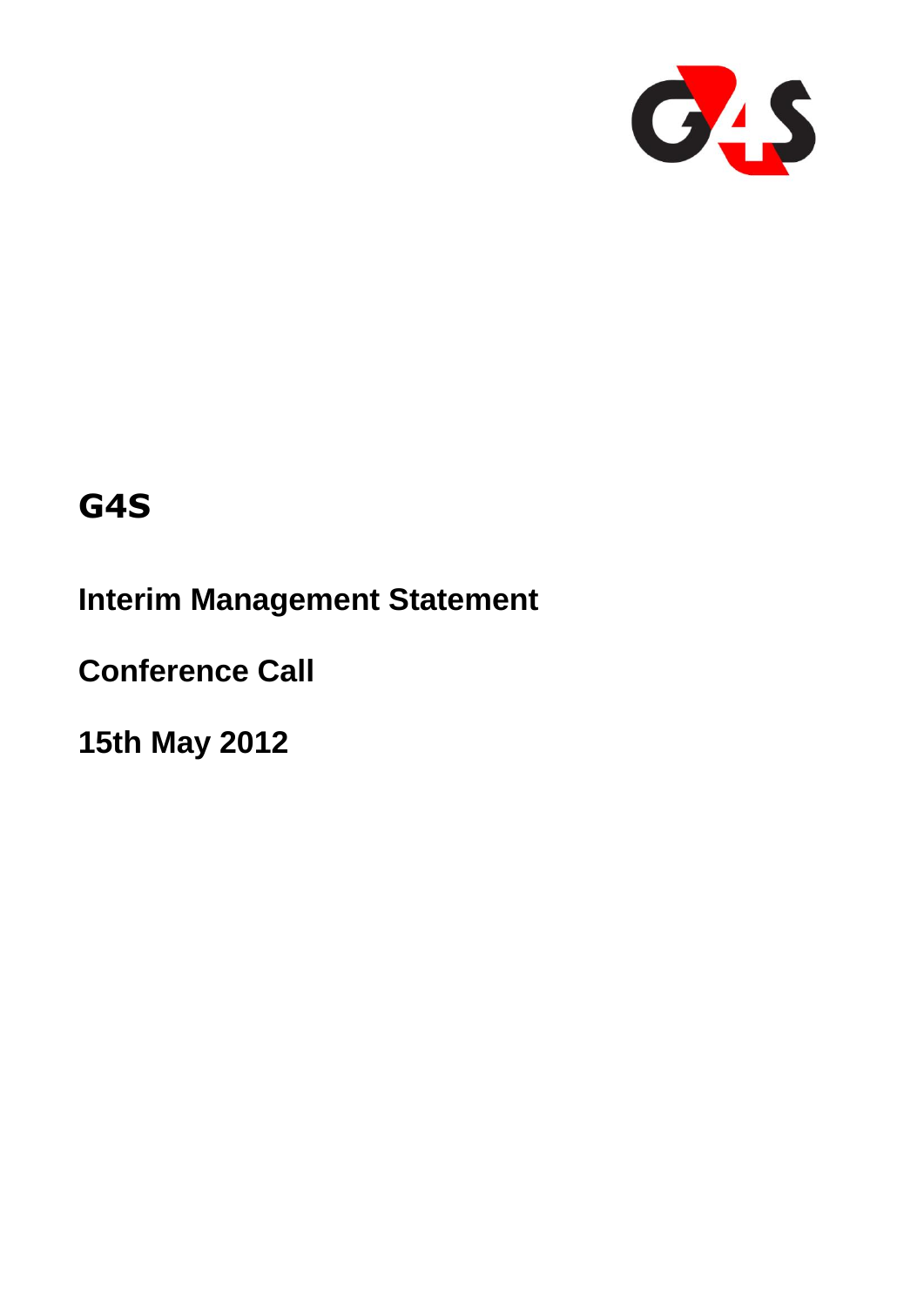## **G4S**

## **SPEAKERS**

**Helen Parris, Director of Investor Relations Nick Buckles, Chief Executive Officer Trevor Dighton, Chief Financial Officer**

## **QUESTIONS FROM**

**Rob Plant, JP Morgan Jaime Brandwood, UBS Andy Grobler, Credit Suisse Laurent Brunelle, Exane BNP Paribas**

**Paul Checketts, Barclays Capital**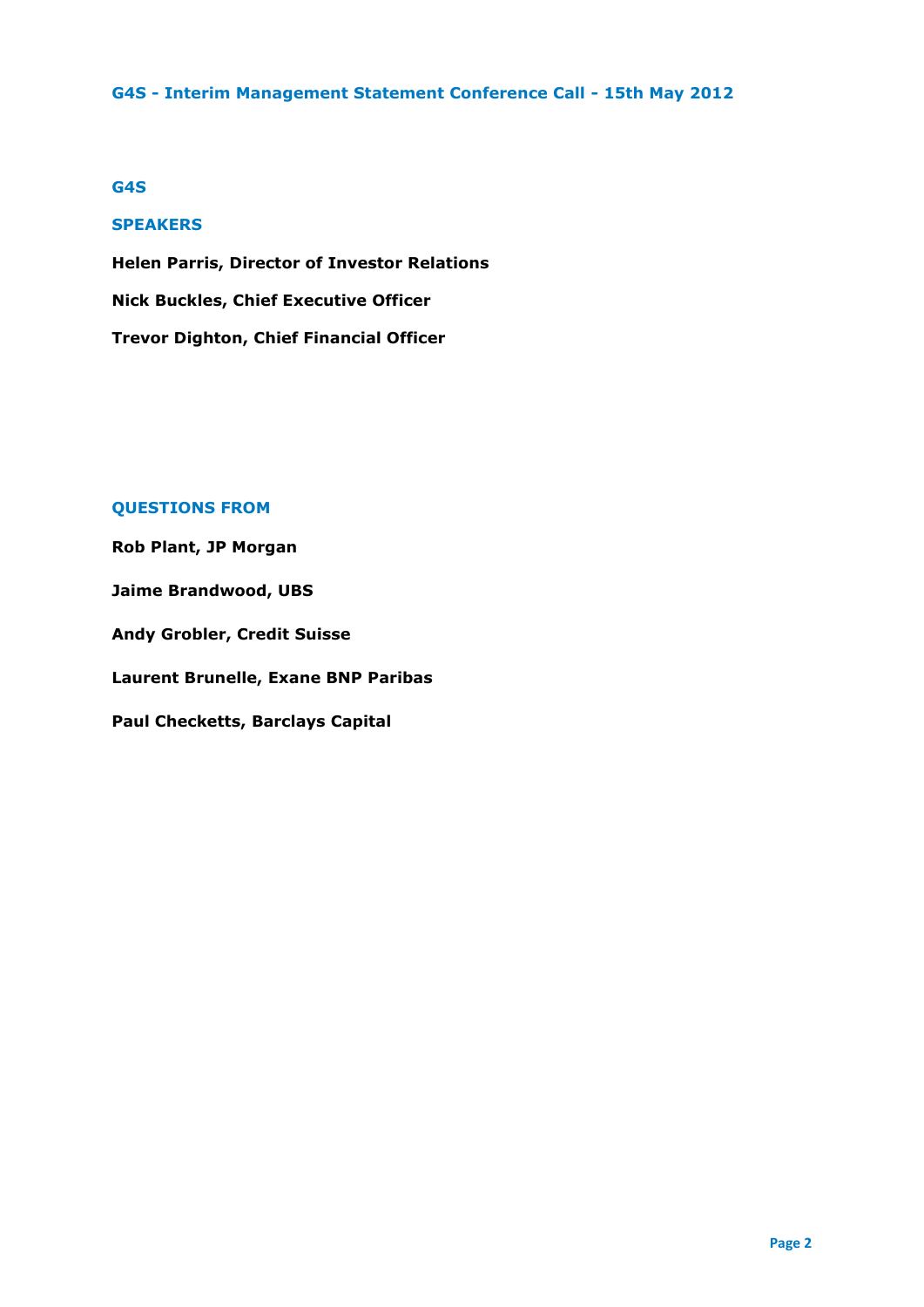## *Introduction*

## **Helen Parris, Director Investor Relations**

Thank you, good morning everyone and welcome to our Interim Management Statement conference call. In a moment Nick Buckles, our CEO, will take you through the key points of the statement and then Trevor Dighton, our CFO, will make some brief comments on our financial position and then we'll open up the call for some Q&A.

As this is just an update on current trading we don't intend to get into a great amount of detail on specific countries today. We will update you in more detail on the growth opportunities for the Group at the Capital Markets Day next week on the 22nd of May and at our half year results, which are published on the 28th of August. So I'd now like to hand over to Nick who will give you a brief summary of today's statement

. . . . . . . . . . . . . . . . . . . . . . . . . . . . . . . . . . . . . . . . . . . . . . . . . . . . . . . . . . . . . . .

*Presentation* 

#### **Nick Buckles, Chief Executive Officer**

Good morning everybody. As you can see from our statement this morning we have seen revenues grow 7.5% at constant exchange rates and 6.7% at actual exchange rates - with sterling's strength expected to have a more significant impact as the year progresses.

We have continued to see a step up in organic growth in our developed markets and continued strong growth in developing markets. Overall organic growth was strong at 7% which we're very pleased with, with 4% in developed markets and developing markets continuing to grow strongly at around 11%. If you exclude the Olympic Games increase year on year organic growth was around 6%.

In the Secure Solutions products some of the strongest performing businesses in developed markets in the first quarter were the UK, where we took on Manned Security on the MoJ contract, the US where we took on Chrysler - sorry General Motors and some additional work for Bank of America and Canada where we took on the CATSA Aviation contract. The UK Government business was still slightly negative due to the lost contracts part of the way through 2011. It will be strongly positive going forward.

In Europe the best performing countries were Belgium, Norway and Finland. Eastern Europe continues to be challenging with further revenue declines in markets such as Romania and Hungary and of course Greece is still fairly problematic, although we are seeing better growth this year than last.

In terms of growth in developing markets Secure Solutions, very good in Latin America as you'd expect, some high inflation driving some strong double digit growth in Argentina, Brazil and Peru, but also very good in the Middle East and Africa.

In Cash Solutions we continue to deliver good organic growth of around 10% in developing markets and we were positive in developed. The businesses in the Middle East and Asia have all grown particularly well.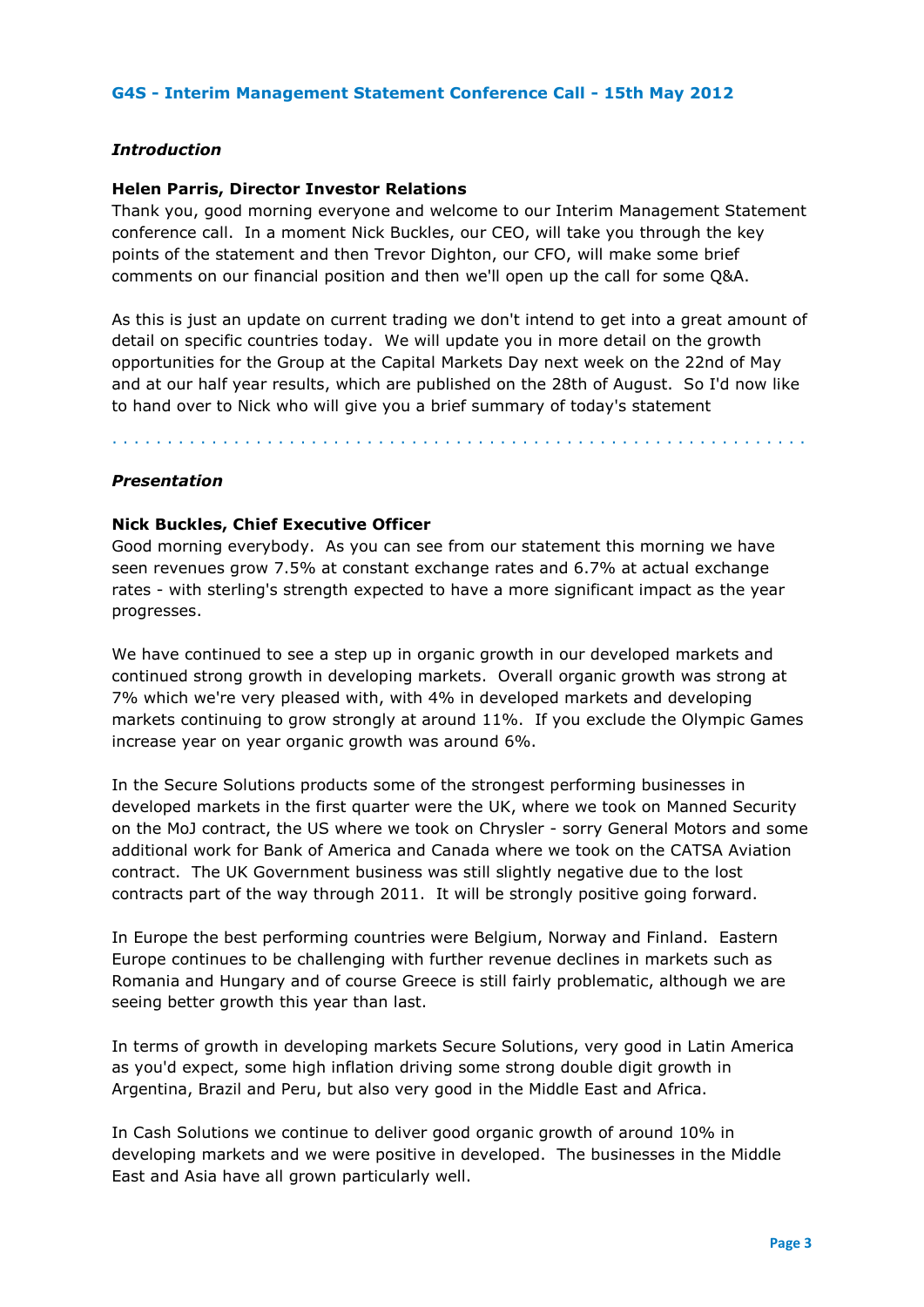In developed markets the organic growth was affected in Cash Services by the loss of the HSBC contract in the UK about three quarters of the way through last year, but we have started the new contract with RBS a few weeks ago, so we do expect to see a strong improvement in growth and margins in the second half.

But overall margins for the three months were down 0.4% as we expected, due mainly almost entirely actually to contract start up phasing in the UK Cash Solution business as I just mentioned. The UK Government business, where we're starting outside the Olympics, about  $£180$  to  $£200$ m revenue in the first quarter and April and also the US Government, where as I mentioned at the results announcement, funding for demining and just government funding overall has become quite tough. And actually our US Government business was minus 12% organic growth domestically.

. . . . . . . . . . . . . . . . . . . . . . . . . . . . . . . . . . . . . . . . . . . . . . . . . . . . . . . . . . . . . . .

I'll now hand you over to Trevor to make some comments on the finances.

## *Financial Update*

## **Trevor Dighton, Chief Financial Officer**

Thanks a lot Nick. As you remember from the full year our financial position remains strong and we've got significant current headroom from committed funds. A few weeks ago we raised €600m for five years in the public bond market, which will be used for general corporate purposes and to pay down short term bank borrowings.

We haven't made any acquisitions in the year so far, but we're working on a number of opportunities and still expect to spend around the £200m for the full year.

With our continued focus on debtor management, cash flow also remains strong and we're on track to hit our cash conversion target of 85% of PBITA for the full year.

I'll just hand you back to Nick for some final remarks before opening the call for Q&A.

. . . . . . . . . . . . . . . . . . . . . . . . . . . . . . . . . . . . . . . . . . . . . . . . . . . . . . . . . . . . . . .

## *Presentation*

#### **Nick Buckles, Chief Executive Officer**

Thanks Trev. So the businesses continue to perform well and we are very encouraged by the pipeline of opportunities we see ahead and we will go through them in more detail with you at the Capital Markets Day. And we do expect to improve the margin performance in the second half ahead of the four terms decline we've seen so far.

So thanks very much for your attention we're not happy to take any questions.

. . . . . . . . . . . . . . . . . . . . . . . . . . . . . . . . . . . . . . . . . . . . . . . . . . . . . . . . . . . . . . .

#### **Telephone Operator**

Thank you. Ladies and gentlemen if you'd like to ask a question please press \*1 on your telephone keypad now. And our first question comes from the line of Rob Plant from JP Morgan. Please go ahead.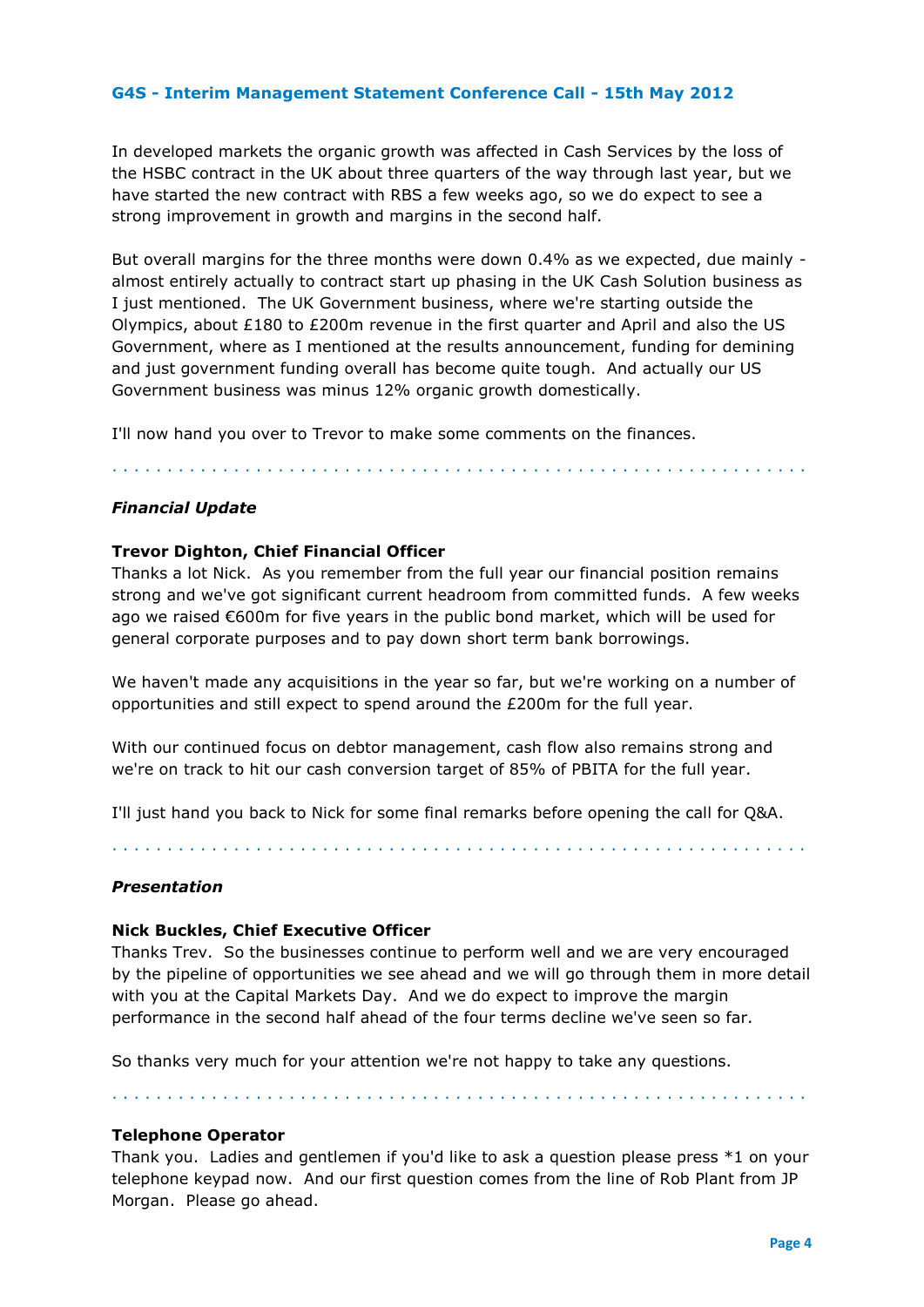## **Rob Plant, JP Morgan**

Morning Nick, Trevor and Helen. On the margin as you said people expected the worst performance in Q1, but when you look across the rest of this year do you think the full year margin will be flat, will it be down a bit, up a bit and how does it pan out quarter by quarter please?

. . . . . . . . . . . . . . . . . . . . . . . . . . . . . . . . . . . . . . . . . . . . . . . . . . . . . . . . . . . . . . .

. . . . . . . . . . . . . . . . . . . . . . . . . . . . . . . . . . . . . . . . . . . . . . . . . . . . . . . . . . . . . . .

## **Nick Buckles, Chief Executive Officer**

We expect that variance to sort of reduce as we go through the year, you know down to the reasons I mentioned. We've got UK Cash business which we expect to significantly improvement second half v. first, there won't be a big change in the second quarter v. first but certainly second half onwards. UK Government - all those start up issues will work their way through by about August time I would say, so we'll see a much stronger second half.

The US Government piece, there's a bit more work to do there. As I mentioned the demining business has actually halved its revenue year on year, so that's a significant downturn in revenue and a big profit impact from that. But we are working through a big restructuring programme in both the UK and the US demining in the next couple of months so we'll start to see an improvement there. But the underlying US Government margin won't improve back to prior year levels we don't believe during this year. So there's been quite a bit decline there.

But elsewhere the underlying business is still performing well; developing markets are growing strongly at higher margins. And so the prognosis really - and as we've said before - is a 7% margin for the next couple of years is our expectation give or a take a little bit basically, but with organic growth picking up significantly during the second half of this year.

You know looking at the different regions the UK is definitely going to be significantly stronger because the lost contracts fall away at the half year. US Government will get better from the minus 12%. US Commercial has been very strongly double digit that will probably come off a little bit because it's been incredibly strong. Canada will remain high for the year, developing markets will still be double digit and stronger and so all we can see is stronger organic growth going forward.

So I hope that answers the question overall.

. . . . . . . . . . . . . . . . . . . . . . . . . . . . . . . . . . . . . . . . . . . . . . . . . . . . . . . . . . . . . . .

. . . . . . . . . . . . . . . . . . . . . . . . . . . . . . . . . . . . . . . . . . . . . . . . . . . . . . . . . . . . . . .

**Rob Plant, JP Morgan** Yeah, thanks Nick.

**Telephone Operator**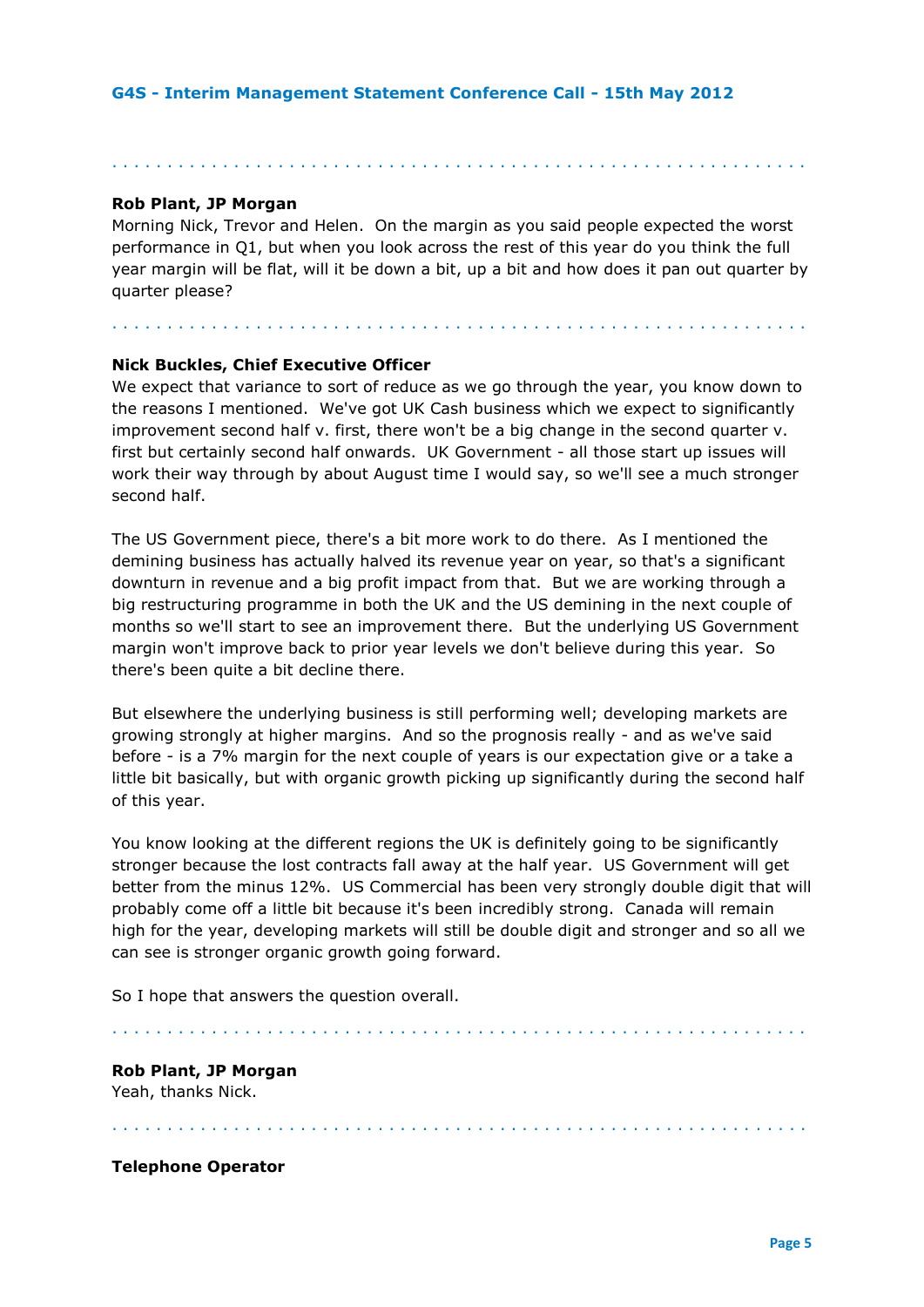Thank you. And our next question comes from the line of Jaime Brandwood from UBS. Please go ahead.

. . . . . . . . . . . . . . . . . . . . . . . . . . . . . . . . . . . . . . . . . . . . . . . . . . . . . . . . . . . . . . .

#### **Jaime Brandwood, UBS**

Morning, Nick I just wanted to just check something that you said - did you say that UK Government was still slightly negative year on year in Q1?

. . . . . . . . . . . . . . . . . . . . . . . . . . . . . . . . . . . . . . . . . . . . . . . . . . . . . . . . . . . . . . .

## **Nick Buckles, Chief Executive Officer**

Yes that's true.

## **Jaime Brandwood, UBS**

And are you expecting - you know given the phasing of the MoJ and other contracts for the UK Government growth ex Olympics to move into positive territory in Q2?

. . . . . . . . . . . . . . . . . . . . . . . . . . . . . . . . . . . . . . . . . . . . . . . . . . . . . . . . . . . . . . .

. . . . . . . . . . . . . . . . . . . . . . . . . . . . . . . . . . . . . . . . . . . . . . . . . . . . . . . . . . . . . . .

#### **Nick Buckles, Chief Executive Officer**

Yes, because we've got Lincolnshire Police starting on the 1st of April and we've got Compass starting as well.

. . . . . . . . . . . . . . . . . . . . . . . . . . . . . . . . . . . . . . . . . . . . . . . . . . . . . . . . . . . . . . .

## **Jaime Brandwood, UBS**

Okay and in terms of the start-up contracts that you mentioned in the UK, I mean do you have a sense - you said these start-up costs will start to drop out as of August, do you have a sense for the first half as a whole in terms of some rough quantification of these UK Government start-up costs, what that might be?

. . . . . . . . . . . . . . . . . . . . . . . . . . . . . . . . . . . . . . . . . . . . . . . . . . . . . . . . . . . . . . .

#### **Nick Buckles, Chief Executive Officer**

It's not so much start-up costs it's contract phasing. So basically if you imagine our first half of last year we had a Court Services contract annualising at £80m plus with double digit margins and we had a D&E contract which went through to about April of £50m annualised at decent margins but not double digit. And on both those contracts there were some exit benefits as well, in the second half more than the first half. So that's what we're really talking about. And the contracts we're starting up are all pretty much break even for the first three months, purely from the fact - you know you price these contracts on long term margins, they're seven year contracts and you don't expect to hit the ground running with big margins basically.

. . . . . . . . . . . . . . . . . . . . . . . . . . . . . . . . . . . . . . . . . . . . . . . . . . . . . . . . . . . . . . .

. . . . . . . . . . . . . . . . . . . . . . . . . . . . . . . . . . . . . . . . . . . . . . . . . . . . . . . . . . . . . . .

#### **Jaime Brandwood, UBS**

No absolutely. And what's the latest that you're hearing on the electronic tagging renewal in terms of when we might hear more on that?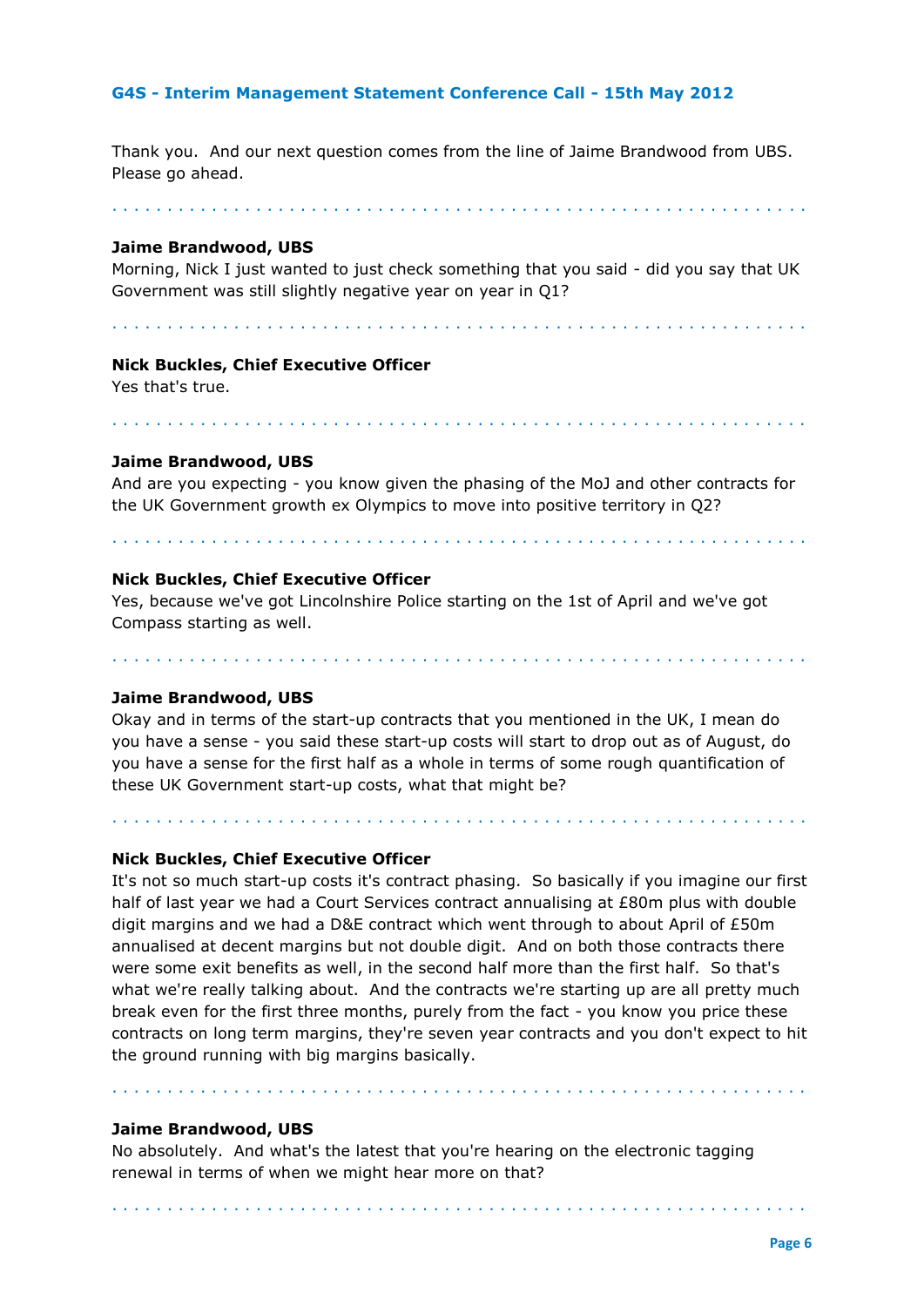#### **Nick Buckles, Chief Executive Officer**

Well the contract, as we've mentioned before is broken down in a different way …

. . . . . . . . . . . . . . . . . . . . . . . . . . . . . . . . . . . . . . . . . . . . . . . . . . . . . . . . . . . . . . .

. . . . . . . . . . . . . . . . . . . . . . . . . . . . . . . . . . . . . . . . . . . . . . . . . . . . . . . . . . . . . . .

#### **Jaime Brandwood, UBS**

Exactly yeah.

# **Nick Buckles, Chief Executive Officer**

… supply, etc, etc. We're just working through the process, I don't think they'll - I mean the start date for the contract won't be until the mid-point of next year or between Easter and summer next year so there's a long way to go still through that.

. . . . . . . . . . . . . . . . . . . . . . . . . . . . . . . . . . . . . . . . . . . . . . . . . . . . . . . . . . . . . . .

#### **Jaime Brandwood, UBS**

And the acceleration that you're talking about for the Group as a whole in terms of this 7% organic growth building through the year, are you also expecting acceleration excluding the Olympics in terms of that underlying 6?

. . . . . . . . . . . . . . . . . . . . . . . . . . . . . . . . . . . . . . . . . . . . . . . . . . . . . . . . . . . . . . .

#### **Nick Buckles, Chief Executive Officer**

Yeah, that's really what I was trying to allude to in the first answer. The only business we can see going backwards against where it is at the moment is probably Europe because we had a lot of good contracts start towards the end of the first quarter last year in places like Belgium and I think the organic growth in Europe was about 4 or 5% in the first quarter, that will fall away a little bit during the year but it's not significant.

We've also got the European Parliament contract coming off. So that's the only area, apart from that we just see the others improving basically.

#### **Jaime Brandwood, UBS**

And very lastly in terms of the acceleration in emerging markets, is there anything else that you'd sort of pick out there other than the inflation in places like Argentina and Latin America more generally, is there anything else that's giving you confidence about that acceleration in emerging markets?

. . . . . . . . . . . . . . . . . . . . . . . . . . . . . . . . . . . . . . . . . . . . . . . . . . . . . . . . . . . . . . .

. . . . . . . . . . . . . . . . . . . . . . . . . . . . . . . . . . . . . . . . . . . . . . . . . . . . . . . . . . . . . . .

#### **Nick Buckles, Chief Executive Officer**

I mean you know we've been working on the sectors now for a little while, with just our business plan process around the regions and you know the opportunities for mining and oil and gas are large contracts, as opposed to the past where we're putting on lots of small business in new markets there's a big opportunity to put on large contracts now. So I think that will start to make a big difference in the second half.

. . . . . . . . . . . . . . . . . . . . . . . . . . . . . . . . . . . . . . . . . . . . . . . . . . . . . . . . . . . . . . .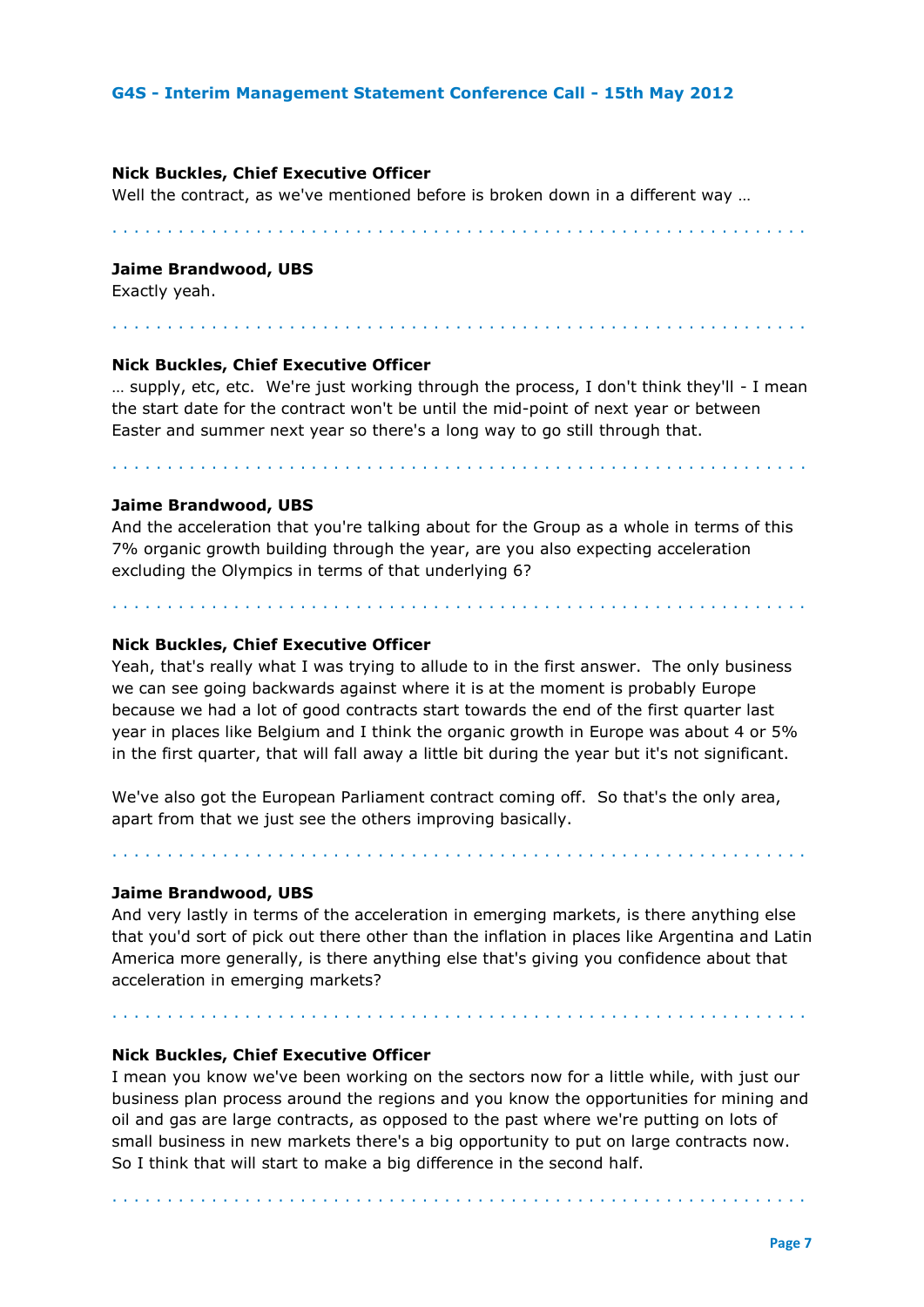#### **Jaime Brandwood, UBS**

So that pipeline is something that we might hear about a week from now?

. . . . . . . . . . . . . . . . . . . . . . . . . . . . . . . . . . . . . . . . . . . . . . . . . . . . . . . . . . . . . . .

#### **Nick Buckles, Chief Executive Officer**

Yes.

. . . . . . . . . . . . . . . . . . . . . . . . . . . . . . . . . . . . . . . . . . . . . . . . . . . . . . . . . . . . . . .

#### **Jaime Brandwood, UBS**

Perfect, thank you.

. . . . . . . . . . . . . . . . . . . . . . . . . . . . . . . . . . . . . . . . . . . . . . . . . . . . . . . . . . . . . . .

#### **Telephone Operator**

Thank you. And our next question comes from the line of Andy from Credit Suisse. Please go ahead.

#### **Andy Grobler, Credit Suisse**

Hi good morning. Just one question remaining; just on the US Government business you mentioned the demining contract which you'd lost at the end - or had got a lot smaller at the end of last year, what's the situation with the rest of that business in terms of scope and pricing, what are you seeing as of now?

. . . . . . . . . . . . . . . . . . . . . . . . . . . . . . . . . . . . . . . . . . . . . . . . . . . . . . . . . . . . . . .

. . . . . . . . . . . . . . . . . . . . . . . . . . . . . . . . . . . . . . . . . . . . . . . . . . . . . . . . . . . . . . .

## **Nick Buckles, Chief Executive Officer**

Yeah, we'll probably give a big more detail on it at the Capital Markets Day, possibly we're still thinking it through at the moment. But you know this business runs behind a proxy structure, and basically there are sort of three elements of the business, there's US domestic high end security, which is the traditional business which we've been doing for 30 or 40 years, so Savannah River, Oak Ridge, etc. And that part of the business there has been quite a lot of rebids in the last 12 months, pricing is very, very tight, and price with the US Government has become the predominant measure of contract award once you hit a fairly low technical barrier.

So undoubtedly some of the underlying domestic business is lower margin than it has been, not significantly, but definitely lower. And the budgets are being squeezed and so there are reductions to service and there's a very slow process of getting new contracts awarded basically for new business. But in this area of the business it's fairly mature, we've got about 70% market share and the margins a little bit tighter than they have been.

Then if you go into the facilities services part which is classified facility services with security at the core the domestic part of that - we've been bidding on a very large number of contracts, we're still awaiting a number of decisions. We expect to land some of those in the second half, or before the second half which will see the growth improving in the domestic side.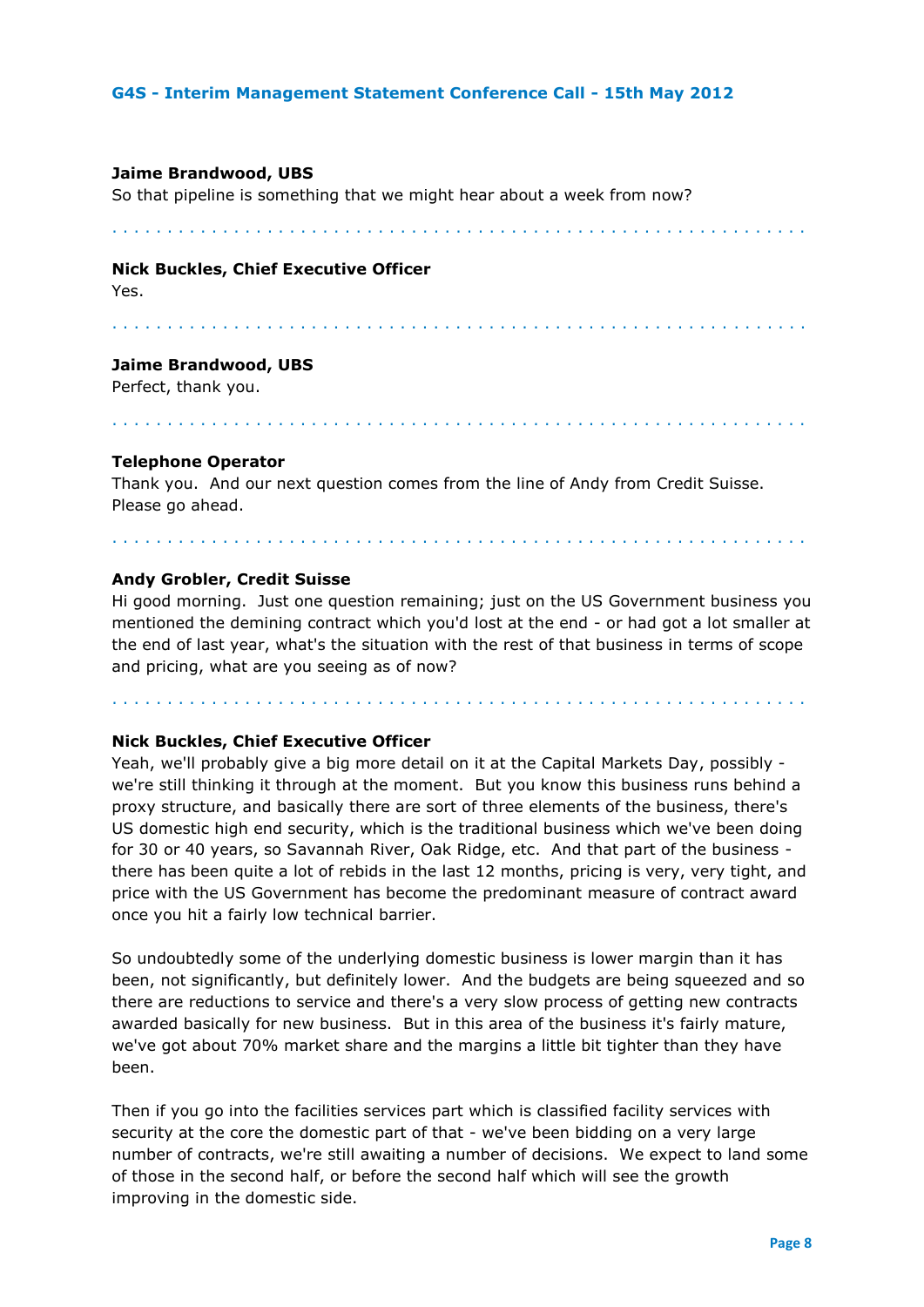And then overseas in terms of base operations we've won a big contract in Diego Garcia, Bahrain and that's a big area of growth that we see which is integrated facilities on overseas US bases, which will really be the growth driver we think in the future.

But then if you add on the demining and dogs business K9, that came with the acquisition of RONCO a few years ago, that's had a fantastic run for a couple of years. Strong double digit margins, about \$100m revenue annualised. And it's not a case of a contract coming off it's a case of funding for humanitarian demining drying up completely. So whereas we were working for the United Nations, etc, on large demining humanitarian projects in Iraq, Afghanistan, Sudan, basically the funding just stopped. And so we were left with large tranches of employed workforce and assets, which basically we couldn't deploy. And it's the same with our UK demining business which reports into the UK risk management business, the funding has just completely dried up so we've had to take a lot of cost out to get the business back into shape. And that will definitely show some improvements in the second half.

But that underlying inability of the US Government to award contracts, particularly in the integrated facilities area and the fact that the underlying margin in the domestic businesses has come under some pressure has meant that that's probably our poorest performing business relatively year on year and there's a lot of work to do on it.

. . . . . . . . . . . . . . . . . . . . . . . . . . . . . . . . . . . . . . . . . . . . . . . . . . . . . . . . . . . . . . .

. . . . . . . . . . . . . . . . . . . . . . . . . . . . . . . . . . . . . . . . . . . . . . . . . . . . . . . . . . . . . . .

#### **Andy Grobler, Credit Suisse**

Okay, thank you very much.

## **Telephone Operator**

Thank you. And our next question comes from the line of Laurent from Exane BNP. Please go ahead.

#### **Laurent Brunelle, Exane BNP Paribas**

Good morning. Just a follow up on organic sales growth, can you maybe split the 7% achieved in Q1 between price inflation and volume? And is it fair to assume for the full year 10% organic sales growth including the Olympic Games as you mentioned that the organic sales growth is accelerating without the help of the Olympic Games contract? Thank you.

. . . . . . . . . . . . . . . . . . . . . . . . . . . . . . . . . . . . . . . . . . . . . . . . . . . . . . . . . . . . . . .

. . . . . . . . . . . . . . . . . . . . . . . . . . . . . . . . . . . . . . . . . . . . . . . . . . . . . . . . . . . . . . .

#### **Nick Buckles, Chief Executive Officer**

I mean the price v. volume is always very difficult to ascertain, particularly as the only measure we have of inflation is retail price index across countries, and often wage inflation is either lower or significantly higher. In developing markets it's nearly always 50/50 between price and volume. I think in developed markets I would say that nearly all of it is volume growth, there's not a lot of indexation still coming through in a number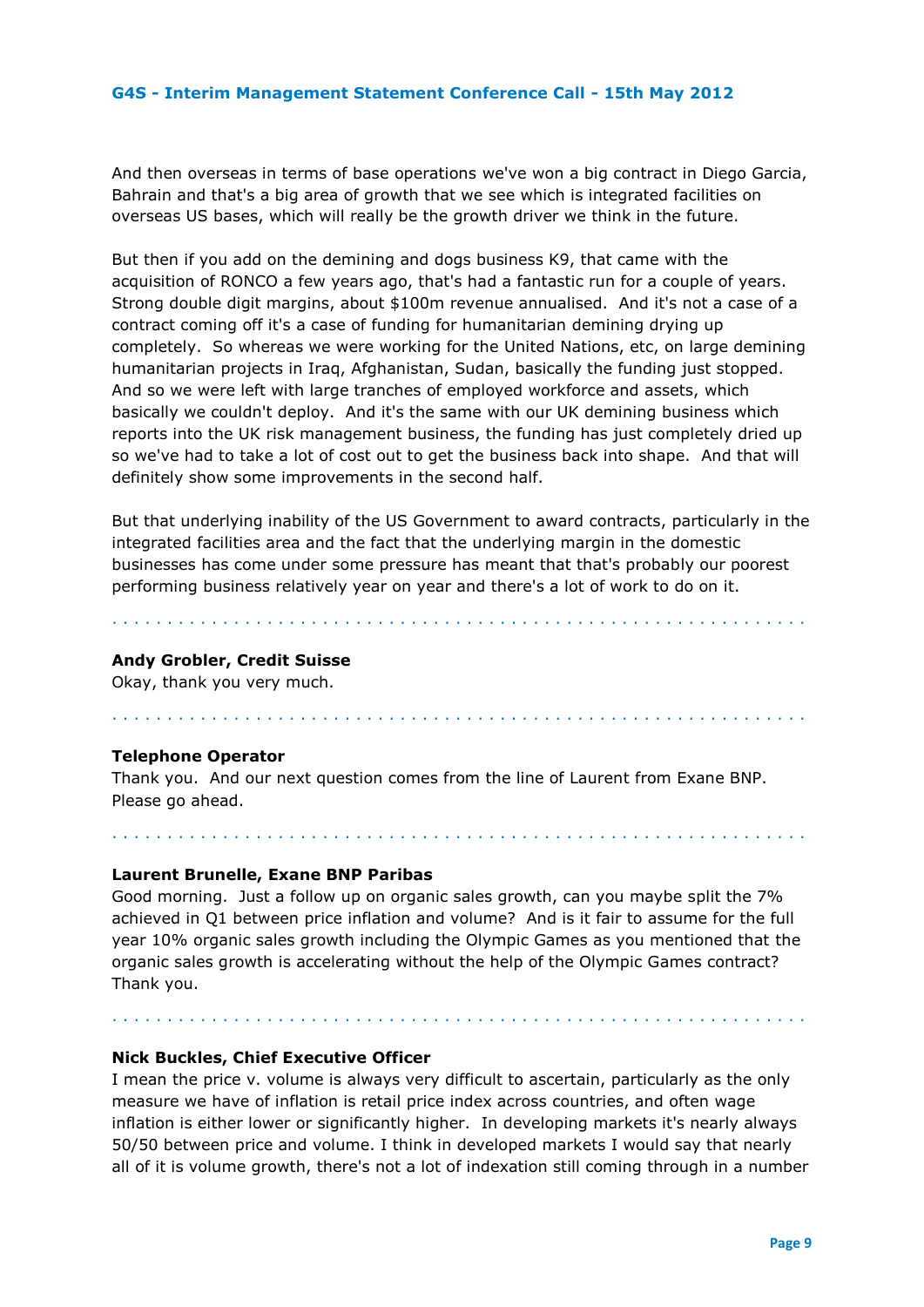of territories. I don't know where that leads the overall Group probably of the 7% I would say 5% is volume and 2% is price probably.

. . . . . . . . . . . . . . . . . . . . . . . . . . . . . . . . . . . . . . . . . . . . . . . . . . . . . . . . . . . . . . .

. . . . . . . . . . . . . . . . . . . . . . . . . . . . . . . . . . . . . . . . . . . . . . . . . . . . . . . . . . . . . . .

#### **Laurent Brunelle, Exane BNP Paribas**

Okay.

## **Nick Buckles, Chief Executive Officer**

Then in terms of organic growth you know we never give predications so I can't really answer that 10% plus question. But all I'm saying is it wasn't quite 7% in the first quarter we rounded it up a little bit, but we do expect that to improve during the year. The Olympics will add 2 to 3% as I said. We may get to 10%, we'll have to wait and see how it pans out basically.

. . . . . . . . . . . . . . . . . . . . . . . . . . . . . . . . . . . . . . . . . . . . . . . . . . . . . . . . . . . . . . .

#### **Laurent Brunelle, Exane BNP Paribas**

Okay, thank you very much.

#### **Telephone Operator**

Thank you. And our next question comes from the line of Paul Checketts from Barclays. Please go ahead.

. . . . . . . . . . . . . . . . . . . . . . . . . . . . . . . . . . . . . . . . . . . . . . . . . . . . . . . . . . . . . . .

. . . . . . . . . . . . . . . . . . . . . . . . . . . . . . . . . . . . . . . . . . . . . . . . . . . . . . . . . . . . . . .

#### **Paul Checketts, Barclays Capital**

Morning, I've got three questions please. Firstly are you finished with the cost cutting programme in the Cash Solutions business in the developed markets now? And the second question is on any particular movements or imbalances in price and wages across the business that are going on at the minute? And lastly on Denmark and there are some reports that you are going to divest part of the business there. I'm sure you won't want to talk about specifics, but maybe you'd just remind us how the Danish business breaks down between Cash and Secure and some of the systems operations please?

. . . . . . . . . . . . . . . . . . . . . . . . . . . . . . . . . . . . . . . . . . . . . . . . . . . . . . . . . . . . . . .

#### **Nick Buckles, Chief Executive Officer**

Right, three questions - the first one cost cutting really has been across the whole group it hasn't just been on Cash Solutions developed markets. So basically we announced at the year-end that we'd undertaken something called Project Meadow in the Group and that's a round of short term overhead cost reductions in region and group following down into the business units. Most of that is now complete, some will still be coming through the rest through to the half year, but most of that is complete to underpin our second half and margin performance going forward.

The third area of Project Meadow - or Meadow Tree is basically about getting the right shape of overhead for the future businesses that will take a little bit longer, that's